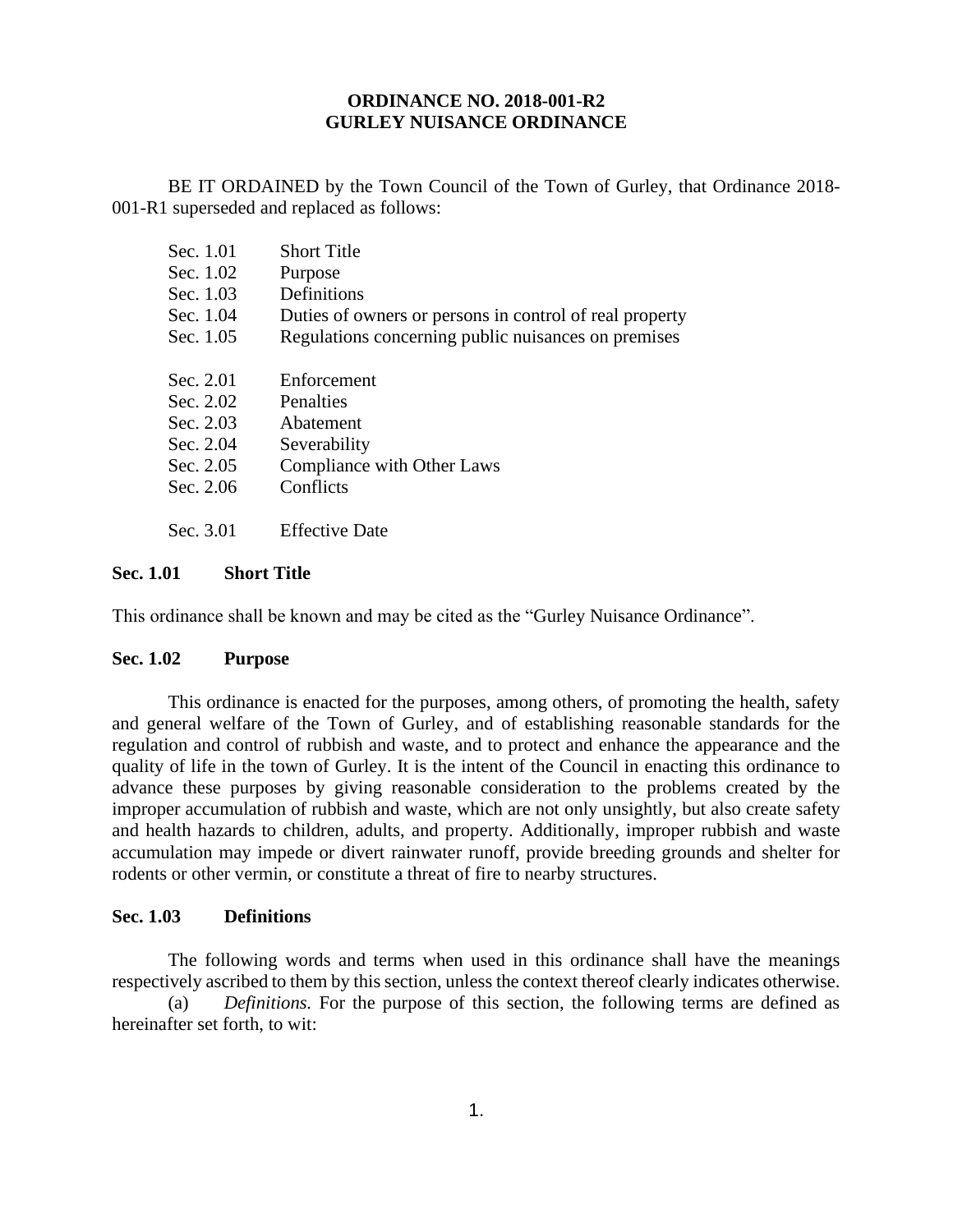*Administrative official* shall mean the Mayor, or other member of the town council designated by the Mayor.

*Antique vehicle* shall mean an antique or vintage vehicle, operative or inoperative, which is being or has been restored and has a valid State of Alabama vintage vehicle license plate attached.

*Approved, enclosed, covered structure* shall mean any building, garage, accessory structure, or other structure, having four enclosing walls and a roof, built according to and in compliance with all applicable building, zoning, fire, or other codes of the town.

*Automobile graveyard* shall mean any establishment or place of business which is duly licensed and operated in accordance with all applicable laws and/or ordinances of the town, and which is maintained, used, or operated for storing, keeping, buying, or selling of wrecked, ruined, damaged, or dismantled motor vehicles or parts thereof.

*Commercial property* shall mean any lot, tract, parcel, land, or other property located within the town, that is zoned or designated for uses other than residential purposes.

*Construction debris* shall mean but not be limited to building materials, asphalt, rock, concrete, dirt, curbing, insulation, materials resulting from construction or demolition, etc.

*Discarded household furnishings* shall mean any furniture, appliance, carpeting, or similar item, intended for indoor residential use, placed outside of an approved, enclosed, covered structure.

*Enforcing official* shall mean any town employee designated by the mayor, which may include but not be limited to: building inspectors, zoning inspectors, police, town clerk, court clerk, court magistrate, mayor, etc.

*Garbage* shall mean the animal and/or vegetable waste resulting from the handling, preparation, cooking or consumption of food or food products. This does not include garbage that is properly containerized and stored in such a manner as to prevent it from being blown, deposited, or otherwise scattered by the elements, animals, birds, or by any other means.

*Grass and Weeds* shall mean any abundance of overgrown weeds or grass within the town, which could be injurious to the general public health, safety and general welfare by; providing breeding grounds and shelter for rodents, snakes, mosquitoes, spiders, or other vermin, insects and pests; or attaining such heights and dryness so as to constitute a serious fire threat or hazard; or bearing wingy or downy seeds, that when mature, could cause the spread of weeds or, when breathed could cause irritation to the throat, lungs and eyes of the public; or hiding debris, such as broken glass or metal, which could inflict injury on any person going upon the property; or being unsightly; or any growth of weeds, other than ornamental plant growth, which exceeds eight (8) inches in height.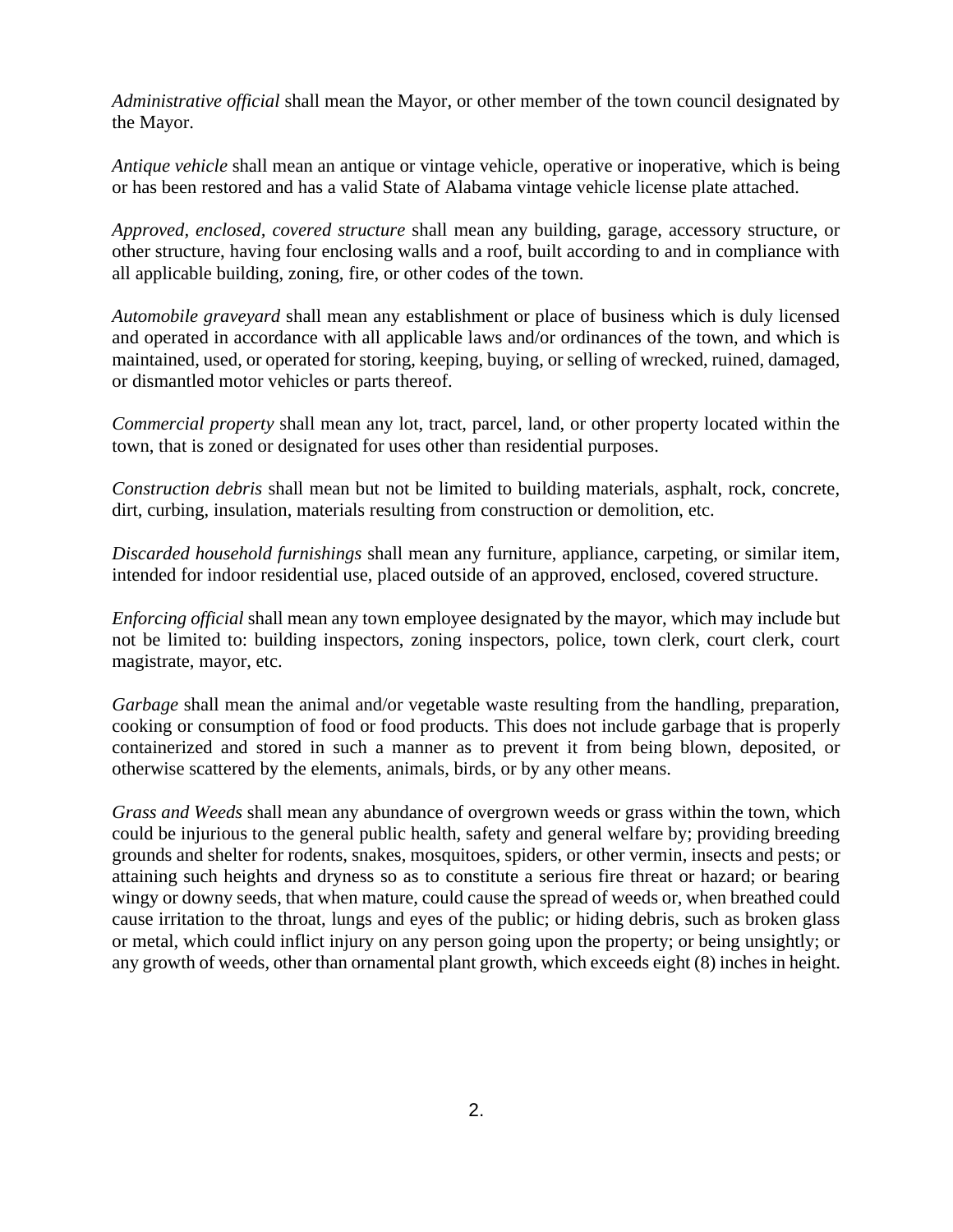*Hazardous plant* shall mean trees, shrubs, ornamental or non-ornamental plant growth, growing or standing on private property that is dead, damaged, deteriorated, decayed or has otherwise become hazardous for any reason that could pose a danger to the property on which it is located, any adjacent property, whether public or private, or to the public in general, by danger of falling, splitting, uprooting, or shedding limbs, or any other reason determined to be a hazard.

*Improved subdivision* shall mean a division of a tract of land or acreage into tracts or parcels, and the improvement thereof by construction of streets, water lines and, where applicable, sewer lines to serve the subdivided property.

*Inoperable* shall mean incapable of being used for the manufactured, designed or intended purpose.

*Inoperable vehicle* shall mean any vehicle that is junked, abandoned, discarded, in a state of disassembly, or in the process of being stripped or dismantled, or is inoperable or incapable of being used for its designed or intended purpose. Any vehicle that is not currently licensed as required by law, and that is kept or stored in a manner so as to constitute a health, safety, or fire hazard is also defined as an inoperable vehicle.

*Junk* shall mean and include all metals, whether ferrous or nonferrous, including, but not limited to, any used or second hand parts of machinery; plumbing fixtures, or parts thereof; parts of an automobile, truck, bus, motorcycle, water craft, or other motor vehicle; gas or electrical appliances or fixtures, or parts thereof; household hardware or furnishings; wire; cable; bearings; valves; pipes and pipe-fittings; building materials; wood; or any other used or secondhand metal articles, including any inoperable motor vehicle(s) that is kept or stored upon the premises in such a manner as to constitute a health, safety, or fire hazard. This definition shall not apply to building materials stored temporarily for use on the same real property within a period of six (6) months, when said materials are neatly stored at least eighteen (18) inches above the ground.

*Junk or salvage yard* shall mean any premises, establishment, or place of business which is duly licensed and operated in accordance with all applicable laws and/or ordinances of the town, and which is maintained, operated, or used for storing, keeping, or dismantling of junk and salvage, but shall not include the place of business or premises of a scrap processor as herein defined,

*Litter* shall mean all waste material which can be or is subject to being blown from place to place or scattered by the elements, including, but not limited to, paper; cardboard; cartons; boxes; plastics; rags; cloth; fibers and fabrics; leather; polyethylene; and polystyrenes. This does not include litter that is properly containerized and stored in such a manner as to prevent it from being blown, deposited, or otherwise scattered by the elements, animals, birds, or by any other means.

*Natural condition* shall mean uncultivated and unseeded land, still in a state of nature. But any growth on land once it has been cleared or plowed is not a natural condition, even though it has not been planted or cultivated by anyone.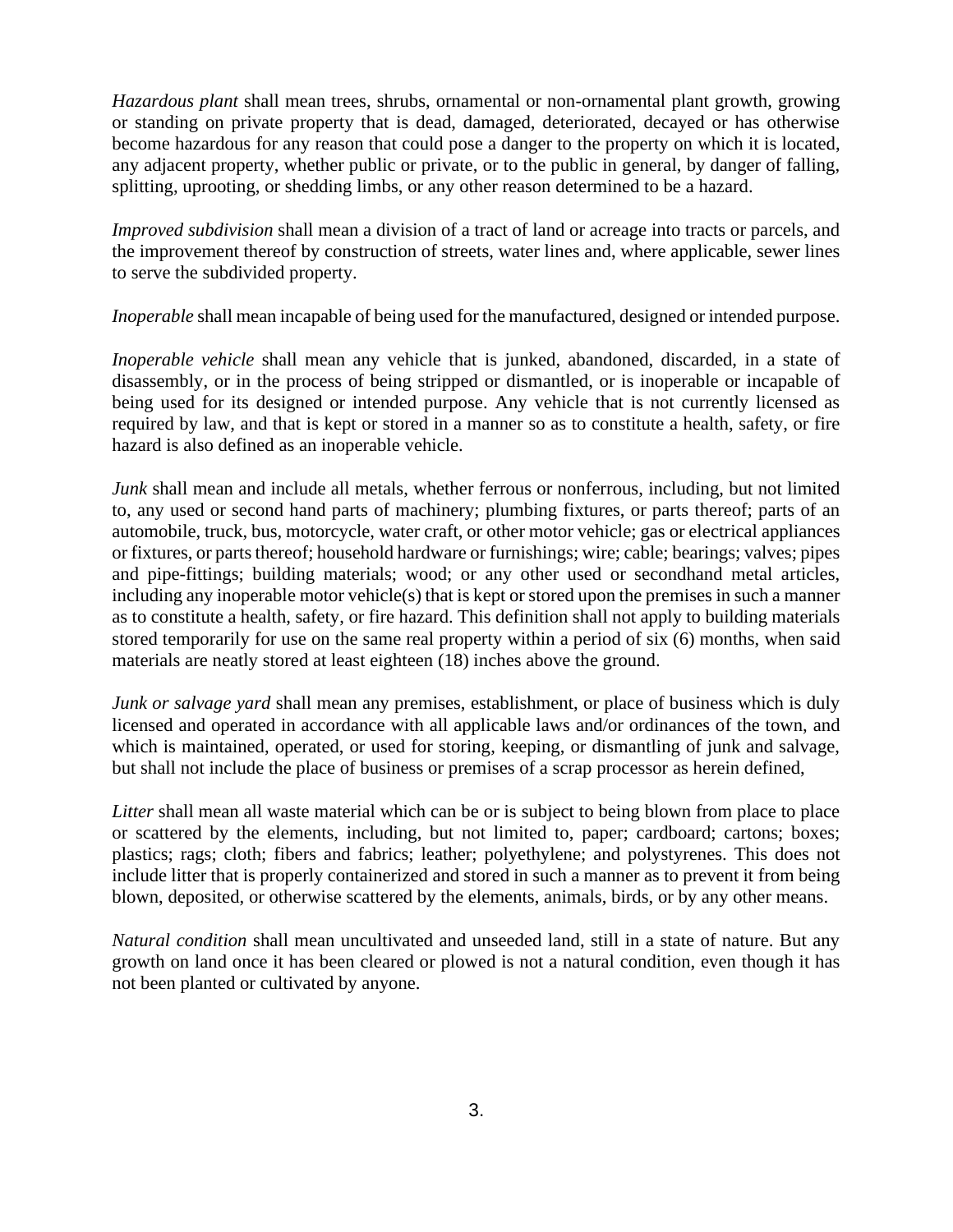*Owner or owners of property* shall mean any person, agent, operator, firm or corporation having a legal or equitable interest in the property; or recorded in the official records of the state, county or municipality as holding title to the property; or person last assessed for payment of ad valorem taxes; or otherwise having control of the property, including the guardian of the estate of any such person, and the executor or administrator of the estate of such person if ordered to take possession of real property by a court.

*Person* shall mean any individual, owner, title holder, agent, firm, corporation, partnership, association, or organization of any kind. It shall include, but not be limited to, any tenant, lessee, manager, operator, occupant, executor, executrix, administrator, guardian, trustee, bankruptcy trustee, or other person in charge of, care of, possession of, or control of any real or personal property.

*Premises* shall mean any lot, yard, plot, tract, parcel, or other piece of land or property located within the town.

*Public nuisance* shall mean anything that will, or is likely to, constitute a danger, a health hazard or a safety hazard to the public, or which may attract or harbor mosquitoes, flies, or other insects, spiders, rodents, fleas, snakes, or creates an obnoxious odor, or obstructs or renders dangerous for passage any public street, highway, sidewalk or right-of-way. The term "public nuisance" shall include but not be limited to: construction debris, garbage, junk, litter, hazardous plants, overgrown weeds, grass or other vegetation, stumps, brush, stagnant water, animal carcasses, animal waste, exposed accumulation of decayed food or vegetable matter, manure, or hazardous materials.

*Recreational vehicle (RV)* shall mean a vehicle used for temporary housing of individuals and families during travel. This includes campers, camping trailers and motor homes.

*Residential property* shall mean any lot, tract, parcel, land, or other property located within the town, on which single or multifamily structures used as a residence or for human habitation exist, or any property that is located within an area that is zoned for residential uses by the town.

*Scrap* shall mean other materials or waste, including, but not limited to old cordage, ropes; rubber; bottles and other glass; tin or aluminum cans; buckets; tree branches, tree limbs, tree stumps; or other waste or refuse not otherwise classified herein as junk, litter, or garbage.

*Scrap metal yard* shall mean any establishment or place of business which is duly licensed and operated in accordance with all applicable laws and/or ordinances of the town, and which is maintained, used, or operated solely for the processing or preparing of scrap metals for re-melting by steel mills and foundries.

*Scrap processor* shall mean any person who is duly licensed and operating in accordance with all applicable laws and/or ordinances of the town, and is engaged primarily in the purchase and collection of scrap metals (e.g. manufacturing by-products, obsolescent machinery, and vehicles)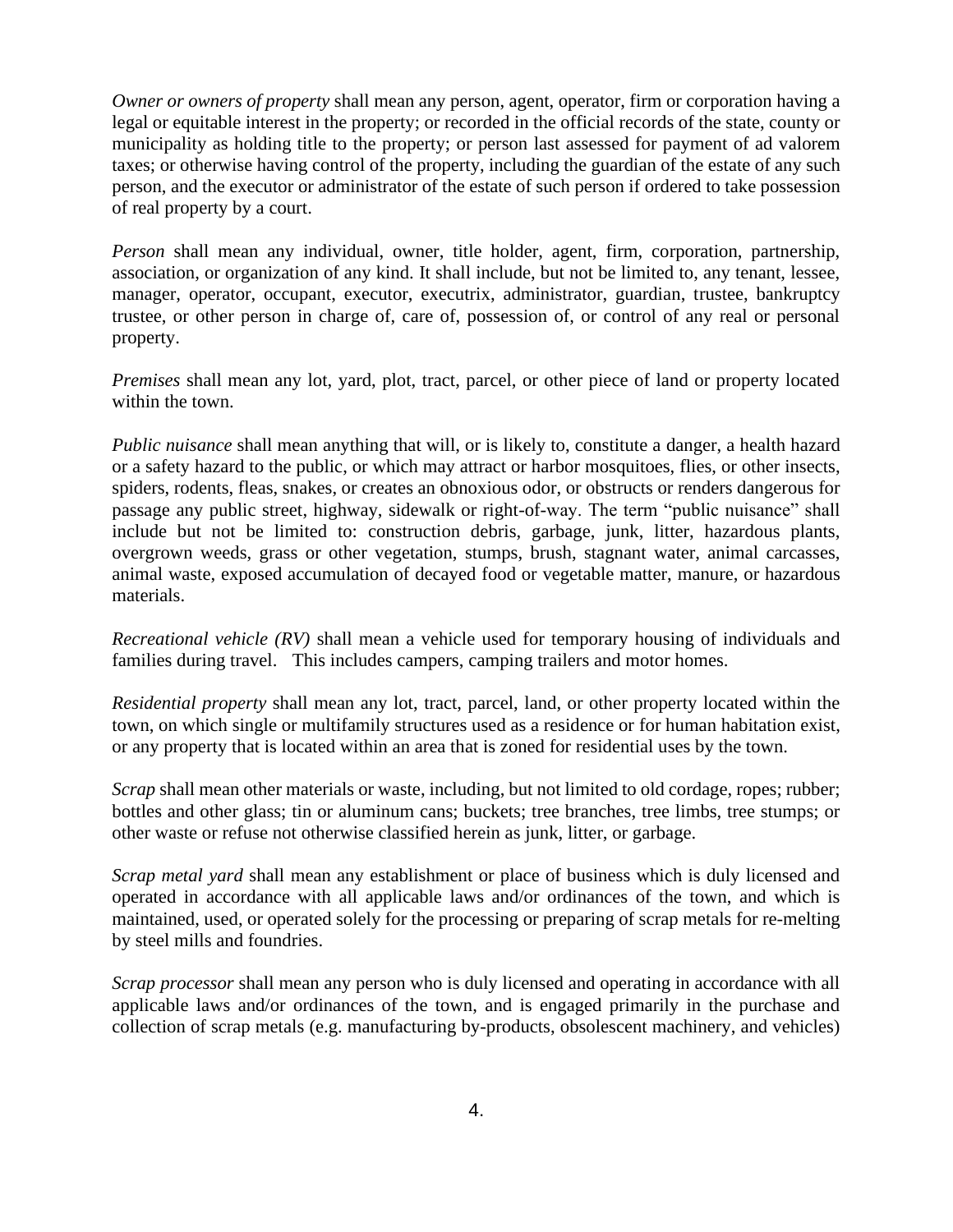for the specific purpose of processing into scrap materials for the metals recovery industry, such as steel mills, foundries, smelters, and refineries, and having machinery and facilities designed for such processing, and making regular shipments of such materials in the normal course of business.

*Stagnant water* shall mean any accumulation of water, whether natural or man-made, and shall also apply to water in any type of open pool, container, or vessel, that is not moving, not flowing, is motionless, or is in a foul state from standing. This includes but is not limited to non-engineered ponds (whether man-made or natural), swimming pools, wading pools, ornamental ponds, buckets, non-mounted tires, boats, vessels, or receptacles, etc., which could provide habitat or breeding areas for insects, or attract insects, vermin, or pests. This section is not intended to restrict the use of pools, spas, ornamental ponds etc., provided that they are equipped with the proper operable circulation and filtration systems, or children's wading pools that are being properly maintained and are not creating a nuisance.

*Vehicle* shall mean any device in, upon or by which any person or property is or may be transported, carried, or drawn from one place to another, and shall include but not be limited to, motor vehicles, recreational vehicles, boats, boat trailers, utility trailers, horse trailers, bicycles, carts, tractors, or other similar devices.

## **Sec. 1.04 Duties of owners or persons in control of real property**

(a) It shall be the duty of the owner or owners, or any person in control of, or in charge of any real property located within the town, to maintain any weeds, grass, or plant growth growing upon such property in such a manner as not to constitute a nuisance.

(b) The duties and obligations of the owner or person in control extend to and include any real property situated within a dedicated right-of-way or easement burdening the property, except to the extent that it may be impracticable to do so because of public facilities located thereon or a hardship, as to be determined by the enforcing official. Such rights-of-way and easements must be maintained by the owner in a manner consistent with the maintenance of the owner's remaining property and within the requirements in this chapter, except to the extent it may be impracticable to do so because of public facilities located thereon or a hardship, as to be determined by the enforcing official.

(1) The dedication and existence of a right-of-way for a public road or of an easement for drainage or for public utilities represents the grant of only a limited interest in property and does not change the actual ownership of the property upon which the right-of-way or easement is located. The public authority maintains rights-of-way and easements only to the extent necessary to maintain the public facility and to maintain safety. The owner of the burdened property continues to control the property, except to the extent that such control interferes with the public use. The public authority does not cut grass, weeds and other growth upon rights-of-way or easements, except to the extent necessary for operations and safety purposes. All other maintenance is the responsibility of the owner of the property upon which the right-of-way or easement is located.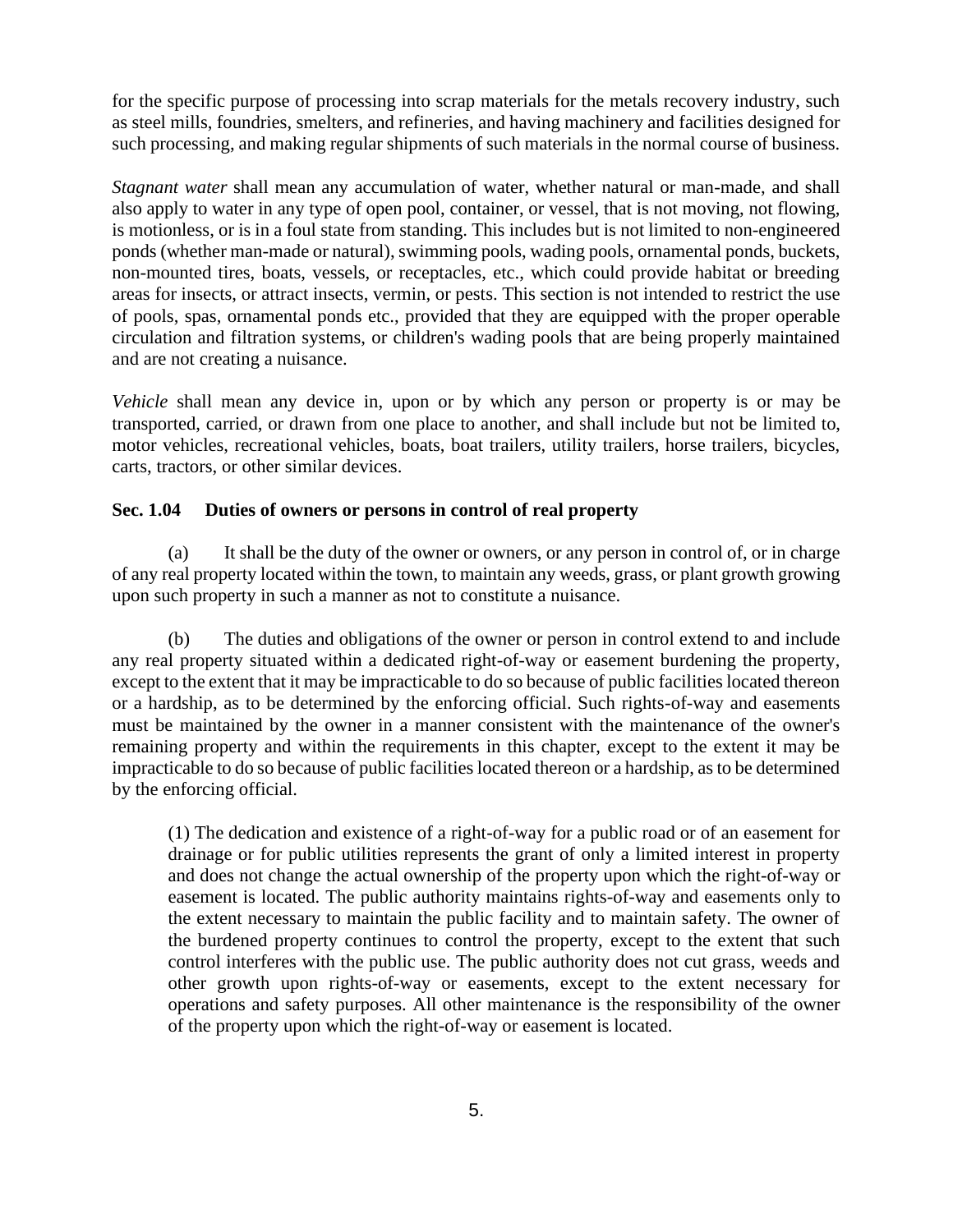### **Sec. 1.05 Regulations concerning public nuisance on premises**

(a) It shall be unlawful for any person to commit, create, maintain or permit any public nuisance to exist on premises under their ownership or control, whether located in or adjoining any residential subdivision, whether platted or not, whether vacant or not. This section shall not apply to the following:

(1) Any property which is in its "natural condition."

(2) Any property which is located more than one hundred (100) feet from any boundary of any lot or parcel of real estate upon which any dwelling is located, and more than one hundred (100) feet from any commercial enterprise.

(3) Cultivated row crops and garden plants in their respective growing seasons. This exception applies only to growing crops and garden plants, and shall not be construed to permit any crops or gardens to become overgrown with weeds in violation of the remaining terms of this section.

(4) Ornamental shrubbery and ground cover, provided that such uses are part of a landscaping theme and are not associated with a general deterioration of the property, are not in an overgrown or unmanaged condition, or are planted, maintained or overgrown so as to encroach over or onto adjacent properties, rights of way or easements.

(b) It shall be unlawful for any person to commit, create, maintain, store or permit to exist on premises under their ownership or control any inoperable vehicle, discarded household furnishings, scrap, or junk, as defined herein. This paragraph shall not apply to the following:

(1) Materials stored or located on the premises of any junk or salvage yard, scrap metal yard, scrap processor, or automobile graveyard, as defined herein.

(2) Vehicles being repaired or awaiting repair that are located on the premises of any automobile dealer, automobile repair and body shop or garage, or other vehicle repair enterprise that is duly licensed and operated in compliance with all applicable codes and ordinances of the town, provided said vehicles are so located or stored in a manner as to prevent any health, fire, or safety hazard.

(3) Vehicles and/or vehicle parts housed in an approved, enclosed, covered structure and not viewable from any street, alley, or other public right of way, or any other private premises.

(4) No more than two inoperable vehicles which are parked or stored in a rear yard and which do not pose a health, safety, or fire hazard, and are either concealed from view by a solid privacy fence no less than six (6) feet in height or are completely covered with an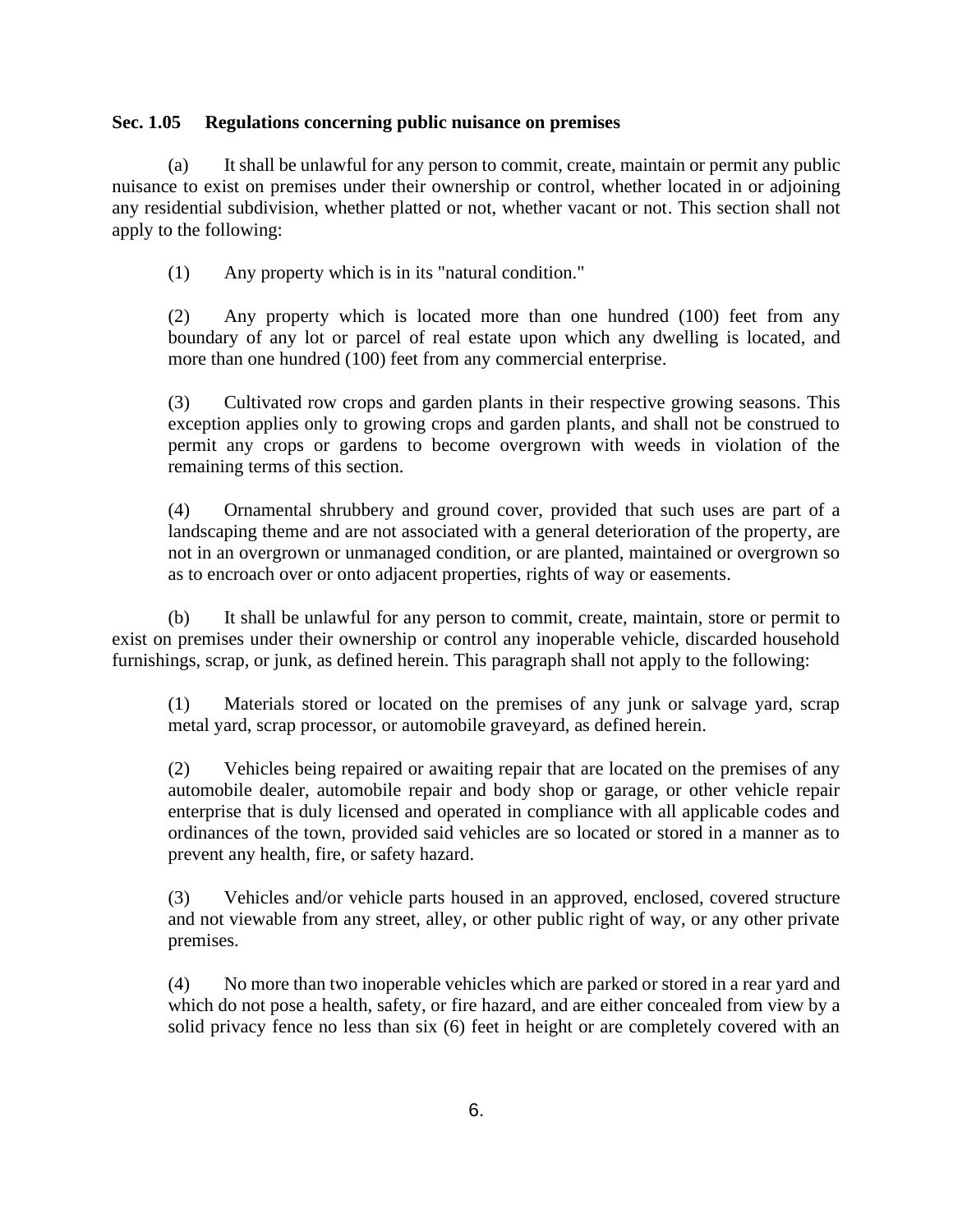opaque cover specifically designed for the vehicle type (boat, RV, car, truck, etc.). The vehicle cover shall be maintained in good, undamaged condition.

(5) Any vehicle retained by the owner for antique or vintage automobile collection purposes, given a written declaration by the owner has been made expressing their intent to bring the vehicle, if inoperable, into operating condition within one year from the date of the declaration.

c) It shall be unlawful and a violation of this section for the owner or owners, or any person in control of or in charge of any real property located within the town, to keep or store upon the premises of any retail store or shop, secondhand store, thrift store, or similar commercial property or establishment, any merchandise, goods, or wares, including but not limited to, gas or electric appliances, parts thereof; plumbing fixtures, or parts thereof; lawn mowers or lawn mower parts; machinery, equipment, utensils, or other items displayed for sale to the general public, in such a manner as to constitute a health, safety, or fire hazard.

d) It shall be unlawful and a violation of this section for the owner or owners, or any person in control of or in charge of any real property located within the town, to keep or store in any area or porch visible from the street or right of way the following:

(1) Household items commonly used indoors such as but not limited to appliances, pianos, mattresses, or furniture designed for indoor use.

(2) Lawn or commercial equipment, building materials, landscaping or gardening materials, parts/auto parts, junk, scrap items or containers storing any scrap items, or firewood.

e) It shall be unlawful and a violation of this section for the owner or owners, or any person in control of or in charge of any real property located within the town, to keep or store upon the premises of any residential district a recreational vehicle except as allowed as follows:

(1) No more than two (2) vehicles, including recreational vehicles shall be permitted kept per residential lot (operable or inoperable).

(2) Recreational vehicles shall be kept only in the rear yard unless determined by the Town Administrator that the rear yard cannot be reasonably accessed, in which case it may be kept in the side yard. Requirements to move or remove obstacles such as trees, shrubs or fencing shall not be the sole reason for keeping a vehicle in the side yard. Keeping a vehicle in a side or rear yard shall not violate any setbacks required of any structure under the town's zoning ordinances.

(3) The occupancy of any recreational vehicle, motor home, camping trailer, or similar vehicle designed or intended for occupancy is prohibited while such vehicle is parked on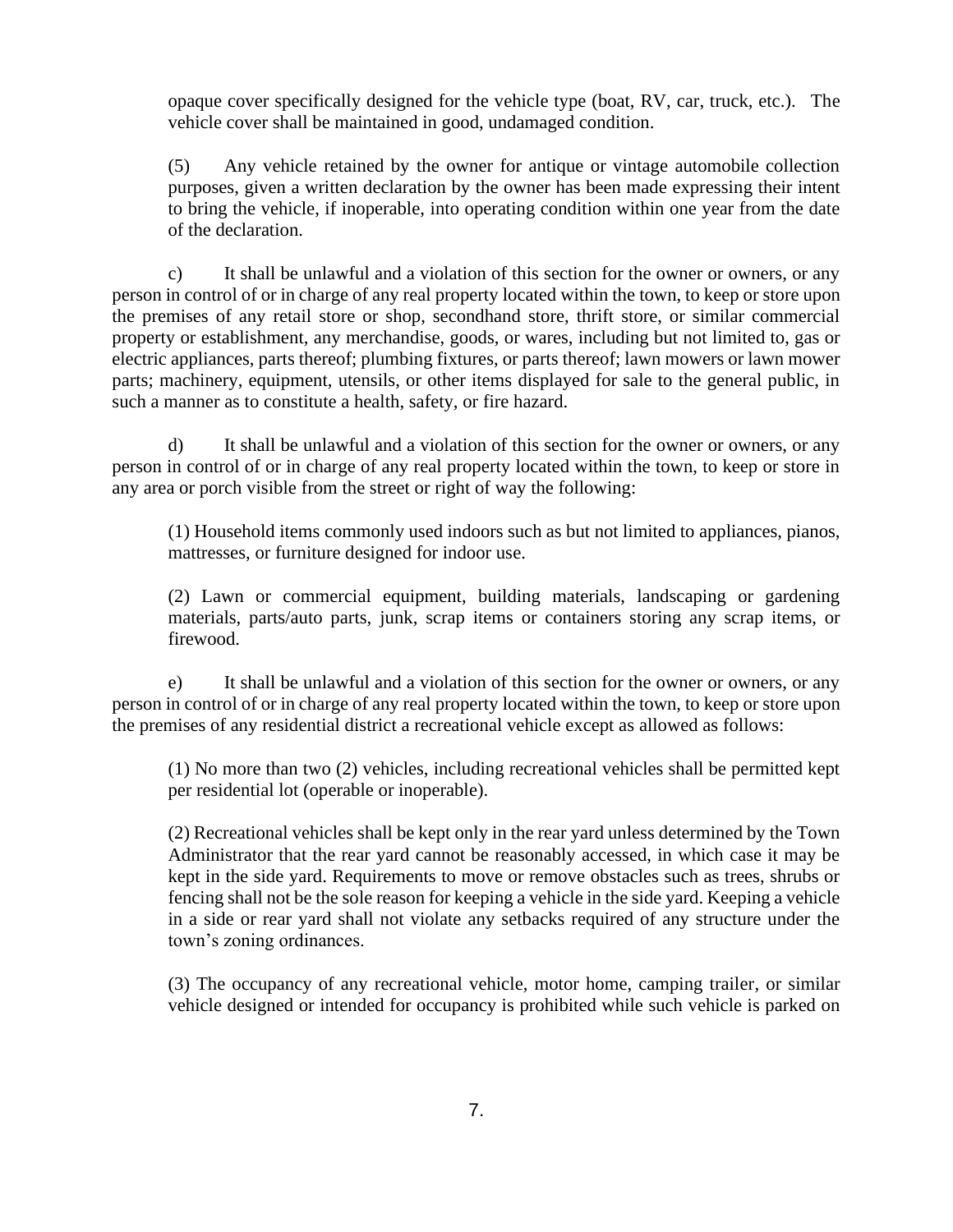lot in any zoning district, except in an approved recreational vehicle park. These vehicles shall not be used as a temporary or permanent extension of living facilities.

(4) There shall be no discharge of black or gray water from any RV except into the sewer system of an approved recreational vehicle park or approved discharge station.

(5) Recreational vehicles shall not be connected to sewer services except in an approved recreational vehicle park.

(6) Recreational vehicles shall not be connected water services, unless to fill or service water tanks in preparation for immediate departure, except in an approved recreational vehicle park.

(7) Recreational vehicles kept on any residential lot shall have a current registration and valid state license tag.

#### **Section 2.01 Enforcement.**

(a) **Notice to abate:** Enforcement of this ordinance shall be by any enforcing official, including the Mayor, the Administrative Official designated by the Mayor, the Town Clerk or by any law enforcement officer for the Town, who shall issue written notice requiring abatement of the violating condition.

(b) **Persons to Receive Notice:** The notice shall be sent to the person shown by the records of the county to have been the last person assessed for payment of ad valorem tax on the property where the nuisance is situated. It shall be the responsibility of that person to promptly advise the enforcing official of a change of ownership or interest in the property.

(c) **Methods of Notice**: Notice may be given in person or by first class, certified or registered mail, properly addressed and postage prepaid to the address where the notice for ad valorem taxes for the last tax year was mailed. The notice shall direct the person to, within ten days of the personal service or mailing of the notice, remove the materials or abate the condition constituting the violation. The enforcing official may permit additional time upon request in writing from the owner, but in no case more than twenty (20) days total.

(d) **Posting**: The notice shall also be posted in a conspicuous place on the property.

(e) **Appeals:** An appeal may be made by the owner, in writing to the administrative official within five days of the date of the notice. The administrative official shall, within five days of receipt of the appeal, make a determination as to whether a nuisance exists. The enforcing official shall notify the owner by personal service or by first class or certified mail of the determination of the administrative official. If the administrative official determines that a nuisance exists, the owner shall, within 10 days of the personal service or mailing of the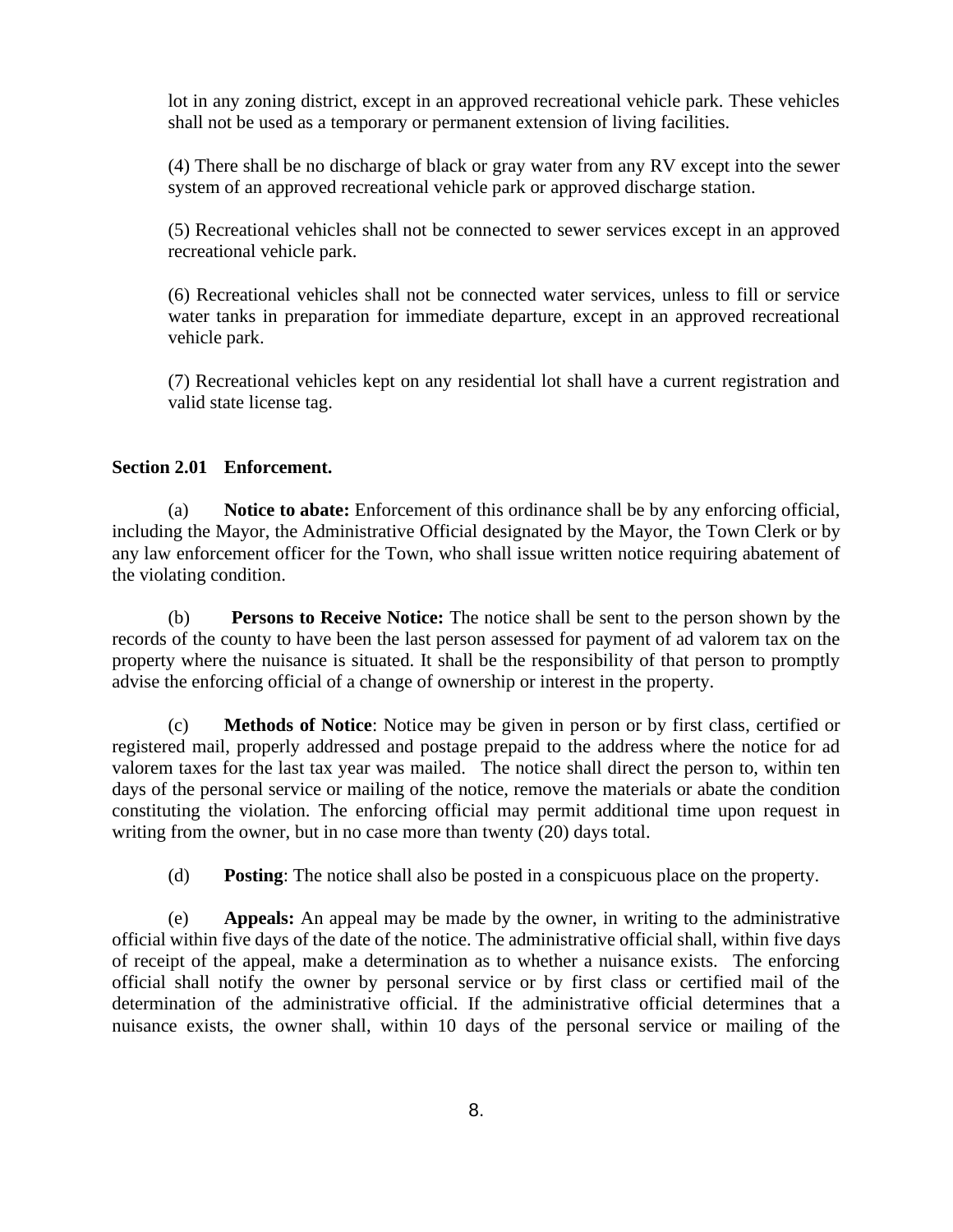notification, comply with the initial order to abate issued by the enforcing official, with modifications as may be made by the administrative official.

(f) **Failure to abate** - If the owner or person in charge of the premises fails to remove the violating materials or condition within the required time, then the enforcing official may issue a citation in accordance with Table 1 shown in section 2.02 of this ordinance.

### **Section 2.02 Penalties.**

## **Table 1.**

| <b>OFFENSE</b>            | <b>FINE FOR FIRST</b> | <b>FINE FOR</b>  | <b>FINE FOR THIRD</b> |
|---------------------------|-----------------------|------------------|-----------------------|
|                           | <b>OFFENSE</b>        | <b>SECOND</b>    | <b>OFFENSE</b>        |
|                           |                       |                  |                       |
|                           |                       | <b>OFFENSE</b>   | (HABITUAL)            |
|                           |                       | <b>WITHIN 24</b> |                       |
|                           |                       | <b>MONTHS</b>    |                       |
|                           |                       |                  |                       |
| Inoperable Vehicle        | \$100.00              | \$250.00         | Court Only            |
| <b>Improperly Keeping</b> |                       |                  |                       |
| or residing in RV         | \$100.00              | \$250.00         | Court only            |
|                           |                       |                  |                       |
| Scrap or Junk on          |                       |                  |                       |
| property Residential      |                       |                  |                       |
| or Business               | \$50.00               | \$150.00         | \$300.00              |
|                           |                       |                  |                       |
| Litter and Garbage        | \$50.00               | \$100.00         | \$250.00              |
|                           |                       |                  |                       |
| Storage of                |                       |                  |                       |
| merchandise, wares        |                       |                  |                       |
| and goods in              |                       |                  |                       |
| unapproved area           | \$100.00              | \$250.00         | \$500.00              |
|                           |                       |                  |                       |
| <b>Weed Nuisance</b>      | \$50.00               | \$150.00         | \$250.00              |

(a) Any person who shall violate any of the terms or provisions of any of this Ordinance, or fails to comply with any of the requirements thereof, shall be guilty of a misdemeanor, punishable by a fine in accordance with Table 1 above. Failure to comply with the provisions of Table 1 or the timeline stated in the citation shall result in directing the person to appear in municipal court to answer the charges stated in the citation and punishable by a fine of not less than One Hundred Dollars (\$100.00), nor more than Five Hundred Dollars (\$500.00), and may, in addition, be sentenced to not more than six (6) months in jail, or both. Each day that said violation continues shall constitute a separate offense for purposes of this ordinance.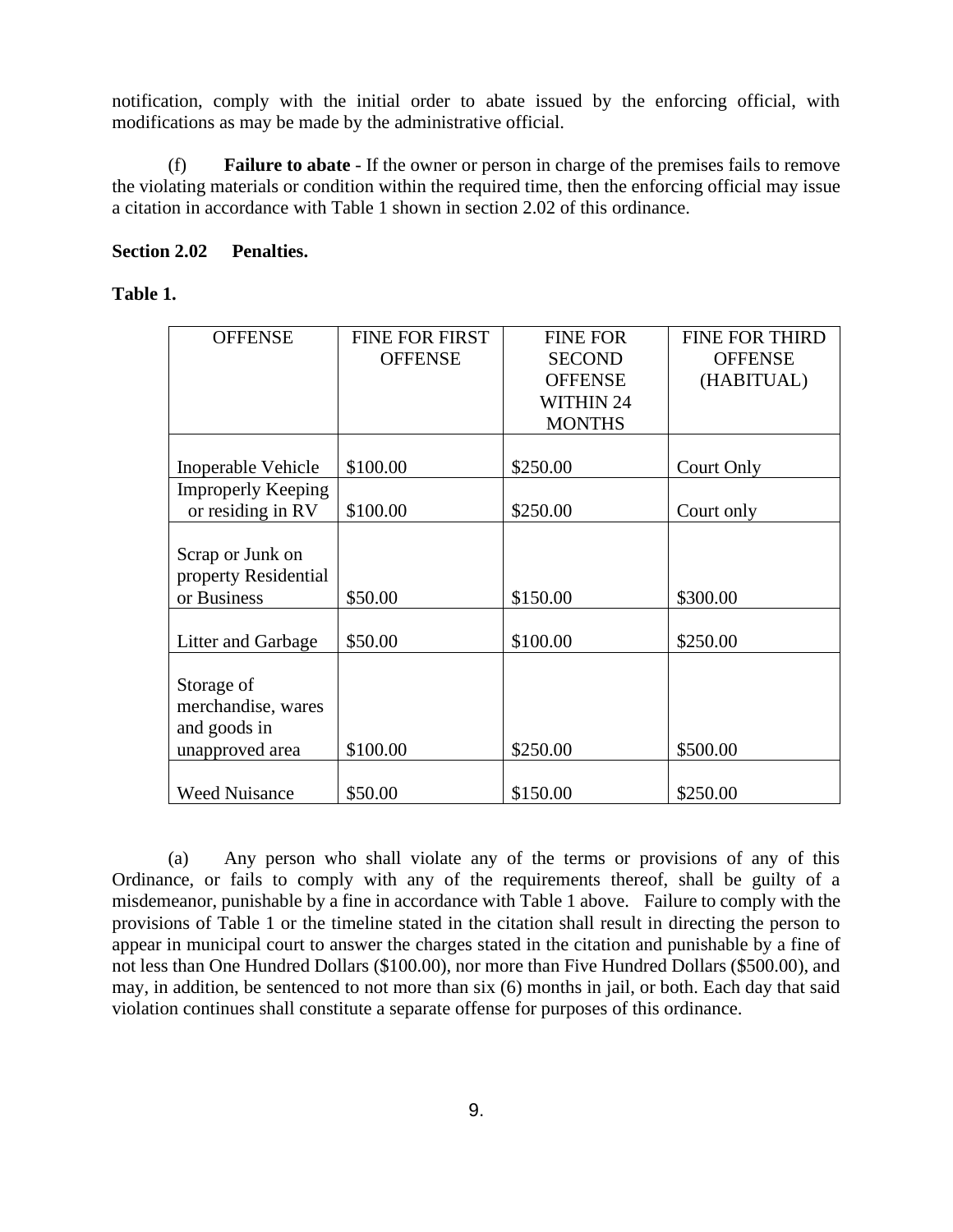(b) **Subsequent offenses**: If such person allows the same unlawful condition to reoccur on a second or more occasion within a two-year period, the enforcing official, the Mayor, the Administrative Official designated by the Mayor, the Town Clerk or any law enforcement officer for the Town may issue a summons and complaint to such person without prior written notice. For purposes of this section, each recurrence shall be considered the beginning of a new two-year period.

(c) **Other Laws**: If conduct constituting a violation of this ordinance also constitutes an offense under another law, the person may be prosecuted under all applicable laws.

#### **Section 2.03 Abatement**

(a) **Abatement by Town**: Should the premises owner or the person in charge or control of the premises on which there exists a condition in violation of this ordinance fail or refuse to abate the condition within the time set out in Section 2.01 of this ordinance, then the Town is authorized to abate the condition at the expense of the owner of the property.

(b) **Emergency Abatement:** Nothing in this section shall prevent the Town, without notice or other process, from immediately abating any condition that poses an imminent and serious hazard to human life or safety. Abatement under this section shall be at the expense of the owner of the property.

(c) **Notice of Expenses**: Upon completion of the abatement work performed by the town, including work by contractors employed by the town, the enforcing official shall compute the actual expenses, at a minimum amount of \$100.00, including, but not limited to, total wages paid, value of the use of equipment, advertising expenses, postage, and materials purchased, which were incurred by the town as a result of the work. An itemized statement of the expenses ("Statement") shall be given by first class or certified mail to the last known address of the owner of the property.

(d) **Resolution:** The enforcing official shall provide a copy of the Statement to the Town Council for consideration. The owner shall be notified at least five days in advance by certified or first-class mail of the time fixed by the Town Council to consider the Statement. The Town Council shall review and consider the Statement, together with any objections which may be raised by the owner, and thereupon make modifications in the Statement as they deem necessary, after which the Council may assess the costs. The Council shall adopt a resolution setting out the costs and directing that the costs shall be paid to the town clerk's office by a date set by the council, not to be more than thirty (30) days from the date of the resolution. A copy of the resolution shall be provided by first class or certified mail to the last known address of the owner of the property. If the costs are not paid by the required date, the resolution shall be recorded in the office of the Judge of Probate of Madison County, and shall constitute a lien upon the property, which shall be collected as any other debts are collected or liens enforced.